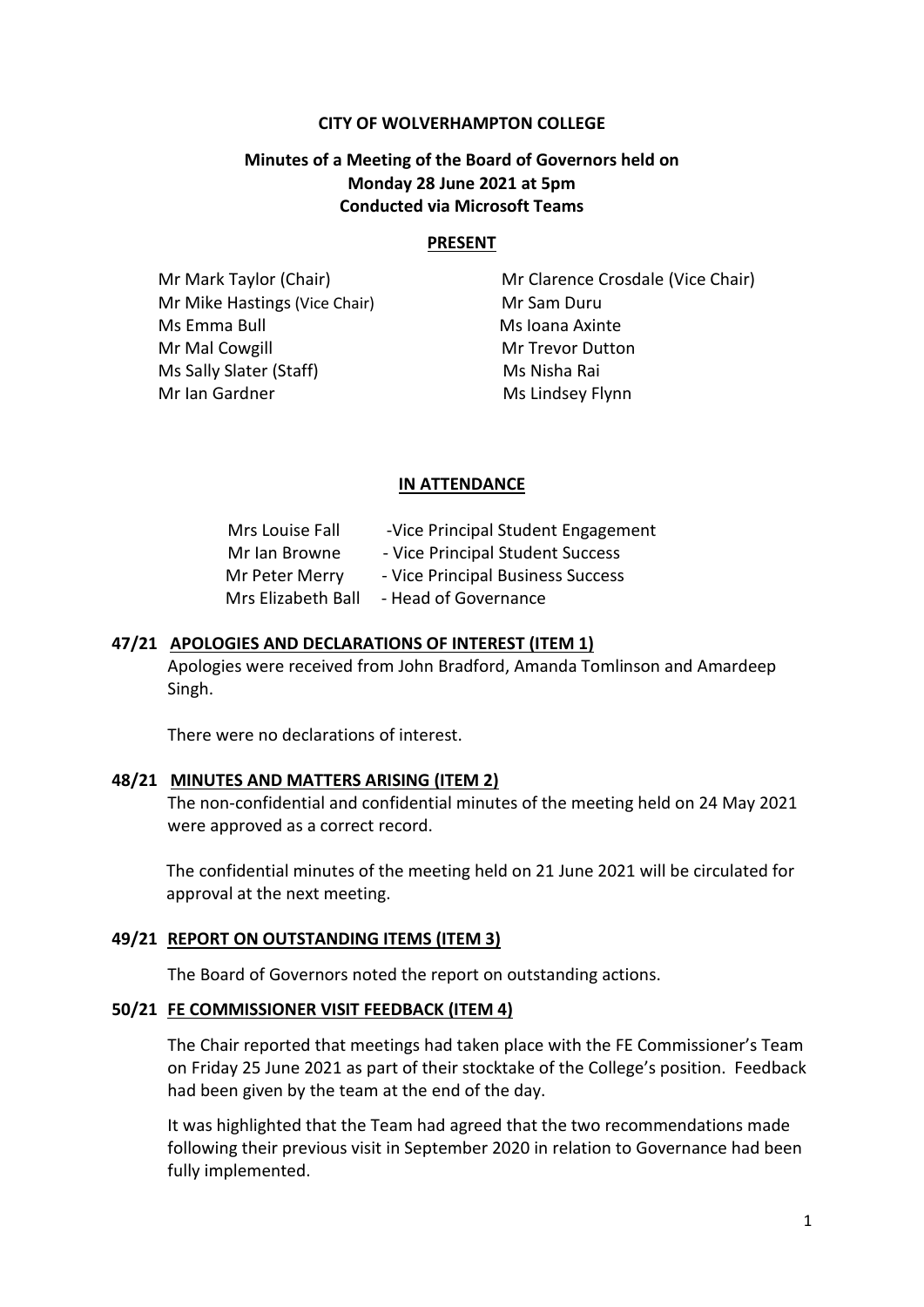Whilst the remaining two recommendations arising from the September visit were ongoing, three new recommendations had been made.

It was reported that the first recommendation related to the embedding of the new MIS system. The Principal commented that putting in a new system during the COVID pandemic had been challenging, but emphasised that Governors do receive monthly KPI reports in the College report and in the Management Accounts.

He advised that the Team had particularly focussed on class size and the staff pay to income ratio which is currently above the benchmark of 65%.

Governors were informed that the second recommendation was that the Vice Principal Business Success should progress the financial plan and the strategy to move the College out of financial intervention; with the third recommendation being that the College should align the funding streams relating to the CLQ development.

It was emphasised that the financial plan was shared with the FE Commissioner's Team and that the factors that can significantly positively impact the situation are currently outside the College's control.

The Chair thanked everyone that was involved with the visit.

Governors noted that the FE Commissioner's Team would make a further visit to the College in November 2021 and asked whether this was due to their level of concern.

The Principal advised that the most recent visit had been delayed as the FE Commissioner had hoped that by now we would have some certainty in relation to the funding for CLQ. As that had not happened a further visit was to be arranged in November when it is hoped that there will be more clarity.

#### **It was resolved that the report be noted.**

#### **51/21 ACTION PLANS (ITEM 5)**

The Board of Governors noted the updates in relation to the FE Commissioner action plan and the action plan arising from the Independent Board review.

Governors were advised that the outstanding actions form part of the new Governance Development plan which will continue to be monitored by the Board.

It was also noted that the new recommendations that had been identified by the FE Commissioner following the most recent visit would be monitored as part of the College report.

The Principal confirmed that the College was trying to get a waiver letter and formal re-set of covenants from the bank before the end of July 2021 and that the end of year cash position was likely to meet the level of the proposed new covenant.

#### **It was resolved that the action plans be noted.**

#### **52/21 CLQ AND COWTECHC UPDATE (ITEM 6)**

The Board of Governors received the minutes of the meeting of the Campus Transformation Oversight Group held on 14 June 2021.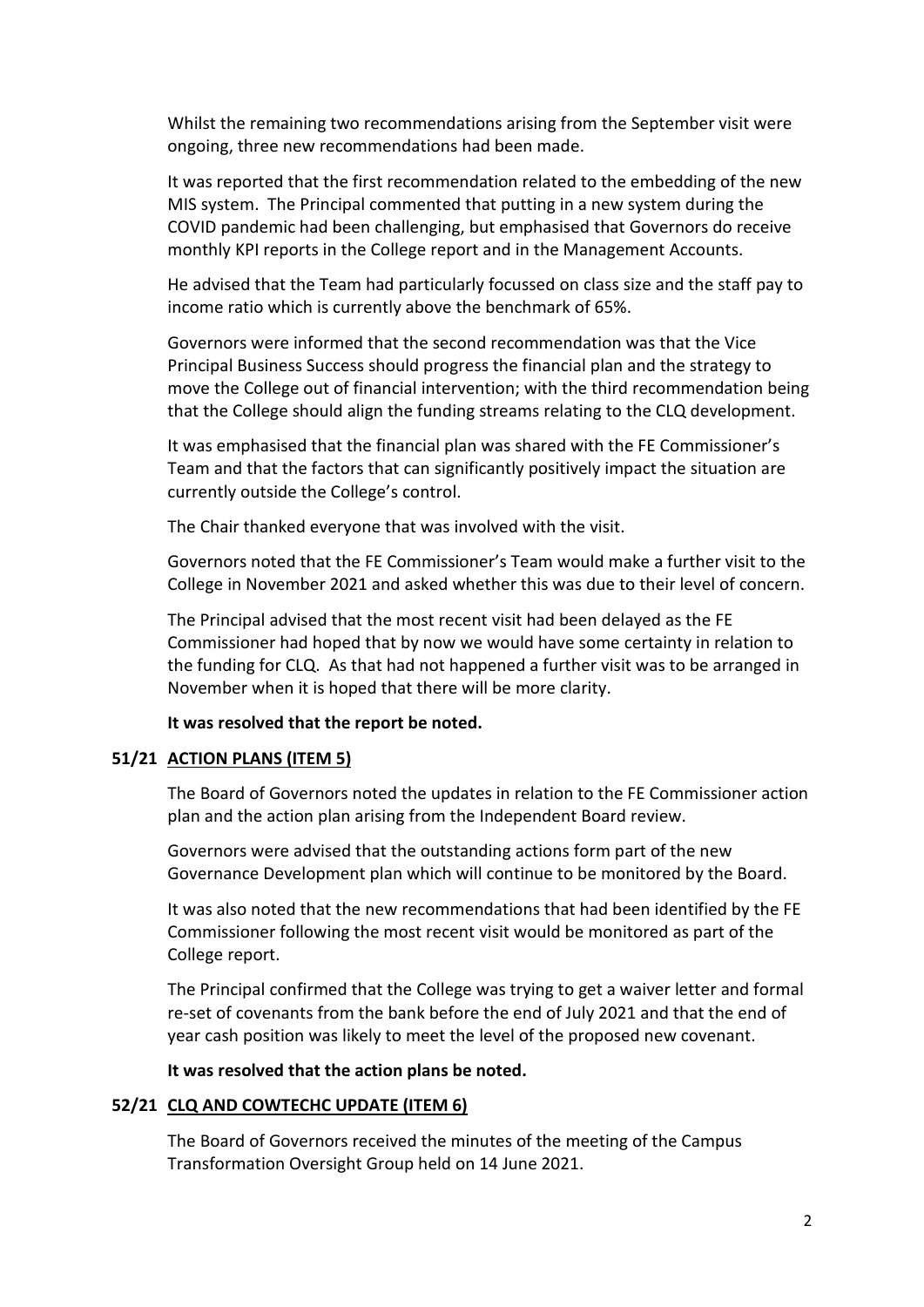The Vice Principal Business Success reported that the Post 16 Capacity Fund bid had been submitted and included the feedback which had been given by Governors at their meeting on 21 June 2021.

He advised, however, that there had been no further information about the outcome of the bid to the Further Education Campus Transformation Fund but that the Investment Board of the West Midlands Combined Authority would be considering the bid in relation to Wellington Road at their meeting on 29 June 2021.

#### **The Board of Governors noted the report.**

#### **53/21 STRATEGIC DEVELOPMENT IMPLEMENTATION PLAN AND KPI'S (ITEM 7)**

#### Strategic Development Implementation Plan

The Principal updated the Board of Governors on the development of the plan which will be presented at the meeting in July 2021 for approval.

He advised that market analysis and the outcome of the step change discussions with the Senior Management Team had been included in the updated plan and that these will be developed into action plans for each of the areas.

It was noted that the next step was to include the full curriculum plan, financial forecast, capital plan and financial health information.

Governors asked if the intention was to bring quarterly updates to the Board about progress on the implementation of the actions. The Principal confirmed that these will be reported as part of the Key Performance Indicators and in the College report where there could also be a 'deep dive' into particular areas.

Governors asked how much the plan would reflect the bids that have been submitted, particularly where dates have been pushed back. The Principal reported that there is still some uncertainty about some of the income lines but that the financial plan must be finalised by 31 July 2021.

#### KPI report

The Principal presented the report which identified performance against target and tentative targets for 2021/22.

Governors noted that changes will be made to the KPI's relating to People Engagement for the coming year and that the intention is to reflect on the impact of the pandemic e.g. on retention and levels of attendance.

As a result, the Principal advised that the KPI's will probably not be finalised until September 2021.

Governors were invited to reflect on the KPI's and forward any comments to the Principal.

**It was resolved that the reports be noted.**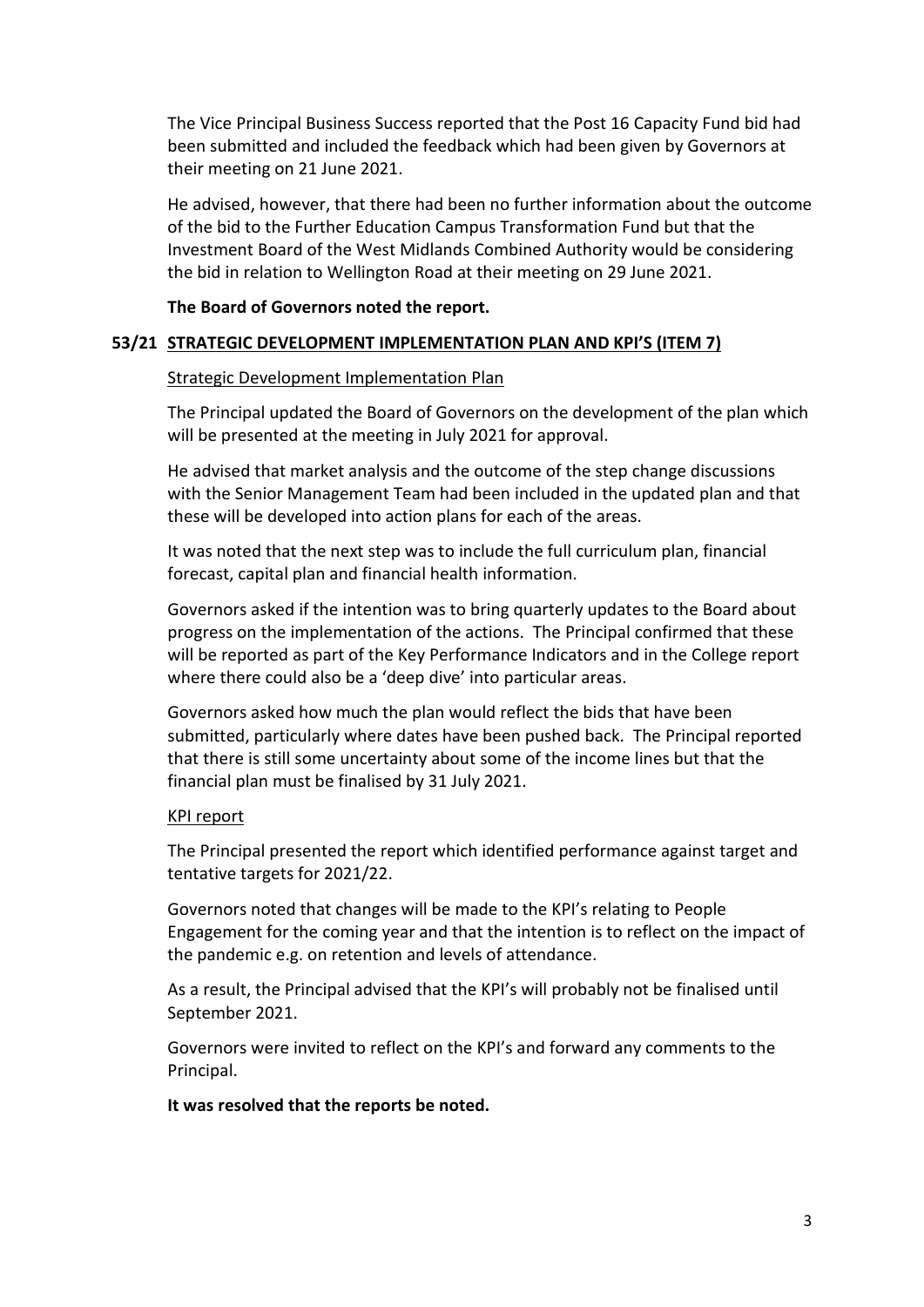## **54/21 COLLEGE REPORT (ITEM 8)**

The Vice Principal Student Engagement provided an update in relation to the College opening and reported that the number of cases at the College remains low, but that there has been an increase in staff and students being contacted and asked to selfisolate.

It was noted that the College is still operating the lateral flow centre although use has reduced as testing kits are being sent home.

#### **1. STUDENT ENGAGEMENT**

#### Applications update

The Vice Principal Student Engagement presented the report which detailed information relating to applications for full time, part time and HE provision.

It was noted that overall levels of applications are significantly higher than last year for full time courses, with the main increase being from 16-18 year olds within Wolverhampton and surrounding areas.

Part time applications are also at a higher level than the same point last year with substantial increases in some areas, including the construction trades with ESOL enquiries also increasing.

Whilst applications for HE provision are currently lower than previous years, these applications tend to increase nearer to the time of study. It was noted however that the College has started enrolments earlier than usual and on provisional grades as there may be more students who wish to stay local.

The Vice Principal Student Engagement advised that the College's 'Discovery Event' was also moved forward this year so that students could be encouraged to visit in smaller groups. Taster events took place and 90% of the students who attended were converted into enrolments.

Governors questioned the areas where applications were below the same point last year and were informed that gaps are now closing and that the data is still being tested.

The Vice Principal Student Engagement also reported that it appeared that students were not putting in multiple applications and that the College's offer is more appealing. Social media is now more effective and there is a belief that the reputation of the College is strong based on student satisfaction levels. In addition, the growth in achievement levels and how the College has responded to the pandemic has been recognised in the community.

Whilst Governors welcomed the increase in applications, they asked whether some of this was due to higher unemployment as a result of the pandemic. If so, it would be important to ensure that students are retained once the economy opens up again.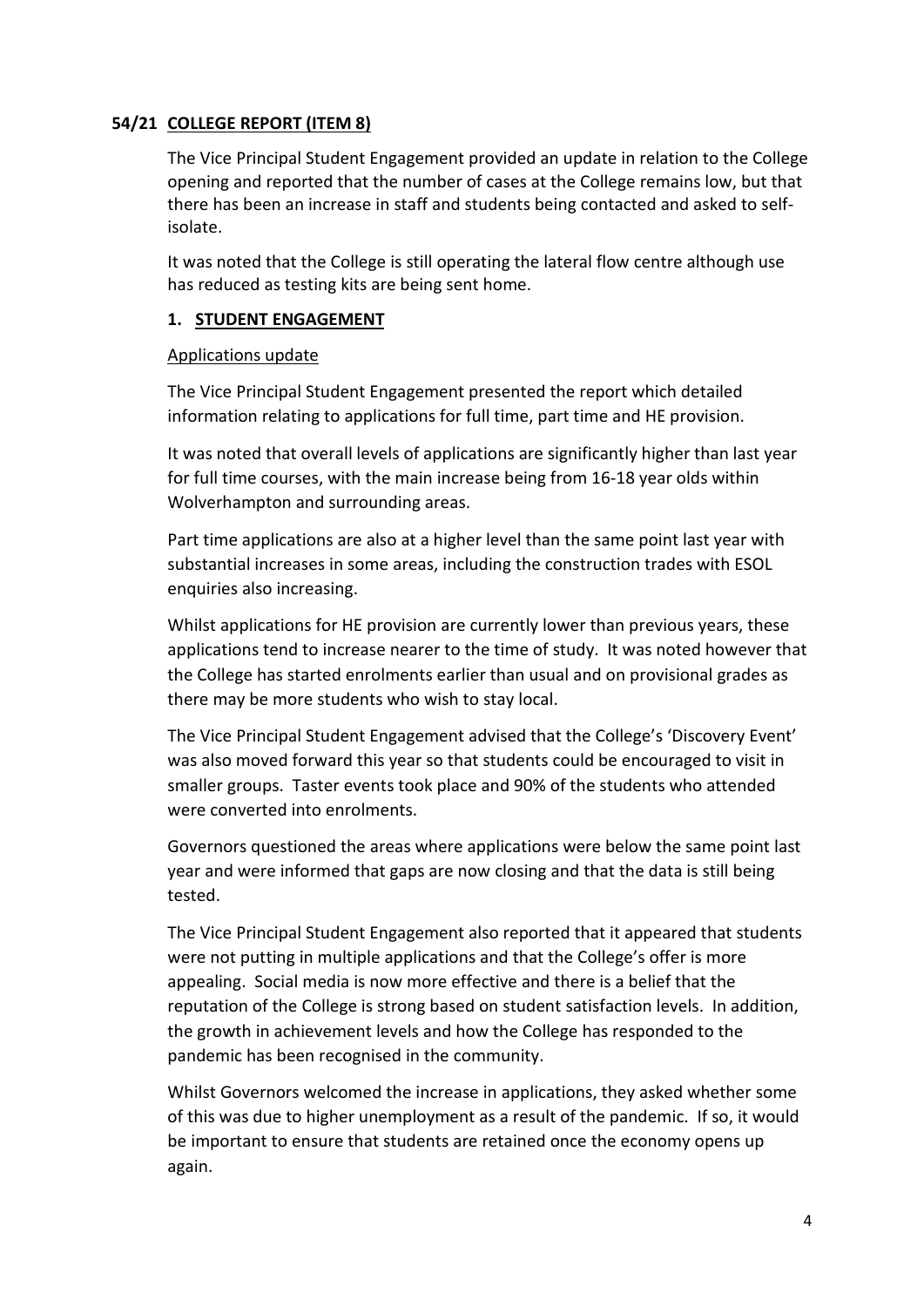The Principal reported that this could be a factor, but that the message is that the College is safe and students may not be looking for apprenticeships in view of the employment situation.

Governors asked whether the College was working with employers to support the provision of apprenticeships, particularly in view of the demand that exists for the workforce. If opportunities could be identified this could generate employment to meet local needs.

The Vice Principal Student Engagement reported that the College has done work with employers on how to access the incentives and that this had been well received.

# **The Board of Governors noted the increased levels of full time applicants and that part time applications are higher in comparison to the same point last year.**

## Quality Improvement Plan

The Vice Principal Student Engagement presented the report and highlighted that the Quality Improvement Plan is monitored on a termly basis and is RAG rated to indicate levels of progress.

Whilst it was noted that some actions have been identified as red and will not be achieved, the Vice Principal Student Engagement reported that there is a need to recognise that due to the pandemic there will be restrictions on how impact can be measured.

Governors were advised that those actions that are identified as 'red' or 'amber' will be rolled forward into the Quality Improvement Plan for 2021/22.

# **The Board of Governors noted the progress made against areas identified as part of the College Quality Improvement Plan.**

## **2. STUDENT SUCCESS**

## **Curriculum Planning Update**

The Vice Principal Student Success reported that the 2021/22 curriculum plan has been completed for all education and training programmes and that the apprenticeship plan is being subjected to a final review to confirm targets for the year.

It was noted that whilst the curriculum plan is usually fixed to ensure that funding targets are met, for the current year in view of the effect of COVID on the economy, whilst the plan is set, it is as flexible as possible.

#### 16-19 provision

The Vice Principal Student Success provided an update on the approved courses, and the increase in Learner Headcount for youth.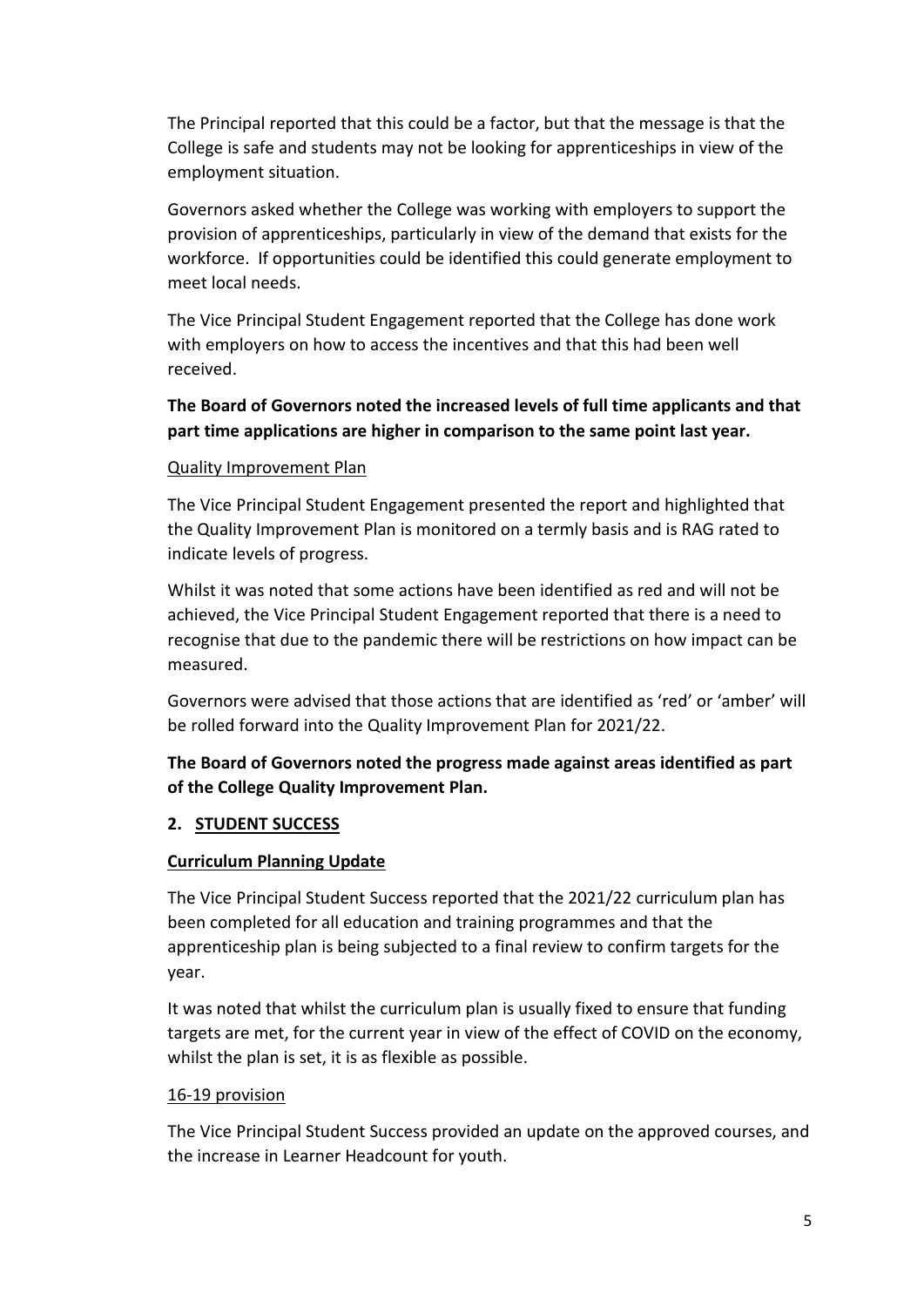It was emphasised that this supports the target and that the curriculum plan is realistic.

## **The Board of Governors noted that:**

- **the 16-19 year old forecast numbers continue to increase and that the applications support this.**
- the College should negotiate additional funding to prepare for the potential in**year growth.**

## Adult provision

The Vice Principal Student Success reported that the planned activity for adults is higher than the WMCA allocation, but having considered the SWAP's activity and Gateway activity he advised that this is realistic and providing the allocation is increased there is confidence that the plan will be met.

The Principal confirmed that the College will be growing its Plant, Rail and Infrastructure and Electric Vehicle provision significantly this year and that whilst no funding agreement is in place, there has been verbal agreement from the Combined Authority that this will be funded. For next year however, the amount of funding is still being agreed.

The Principal also advised that he had met with the WMCA about the plan and that the Executive Management Team would be considering what provision could be put on hold if the allocation is not increased.

Governors were reassured that discussions were taking place about the plan if the allocation is not increased, but emphasised the importance of ensuring that the College has the resources to provide an ambitious programme particularly in view of the needs of the City.

## **The Board of Governors noted that:**

- **adult forecast numbers continue to increase and the applications support this.**
- **the College needs to review its mix of Adult Education Budget and negotiate additional funding to prepare for the potential in year growth.**

## Apprentices

It was noted that the apprenticeship plan is being subject to a final review.

The Vice Principal Student Success agreed to follow up an enquiry that had been made in relation to NHS apprenticeship programmes.

## *Action: VP Student Success*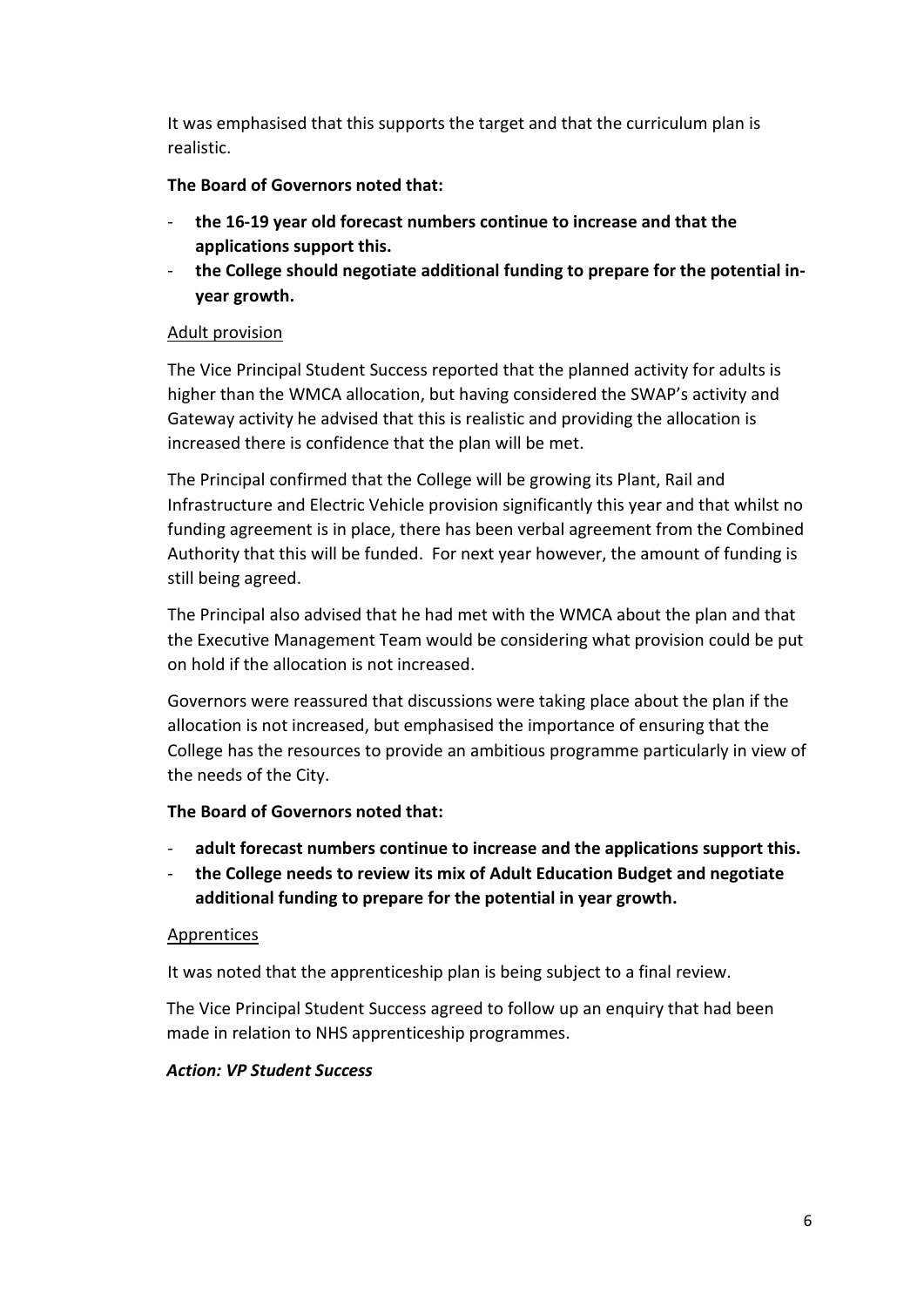#### **Apprenticeship Progress Report**

Governors considered the detailed report on the impact of COVID 19 on apprenticeship provision, apprenticeship demand & delivery and quality & performance.

The Vice Principal Student Success reported that the pandemic is still impacting on apprenticeship provision, but that the effect is reducing in some areas as nonessential businesses are re-opening.

Governors noted the reduction in the number of apprentices on breaks in learning and that enquiries had increased by 50% from last year which was partly due to the incentives that had been introduced.

It was highlighted that as a result of the pandemic it was difficult to measure the overall performance of the apprenticeship provision and that the DfE will not be publishing any data for the second year running. The College will however be reviewing performance over the past two years to identify where improvements can be made.

Governors asked how the College is tracking the support and impact on those learners that have moved on or are not able to complete and whether this could be reported to the Board.

The Vice Principal Student Success advised that destinations of learners are recorded but that he would look further at whether the College is supporting these students appropriately and provide a report for the Board as soon as possible.

## *Action: Vice Principal Student Success*

Governors also wanted to understand what the College is doing to monitor the situation and where there are withdrawals what the rationale is. They also noticed the reference to inclusive apprenticeships and asked for further information about this.

The Vice Principal Student Success reported that the College is working with the City Council to support individuals with a disability find an apprenticeship.

It was noted that the College does collect destination data although there has been a change to what counts as a 'positive destination'.

The Vice Principal Student Success reported that when a student leaves there is a conversation with the tutor, but that this may not be recorded and used as effectively as it should.

Governors noted the position but asked whether, in view of the time limited employer incentives, the College was pushing apprenticeship provision whilst this opportunity exists.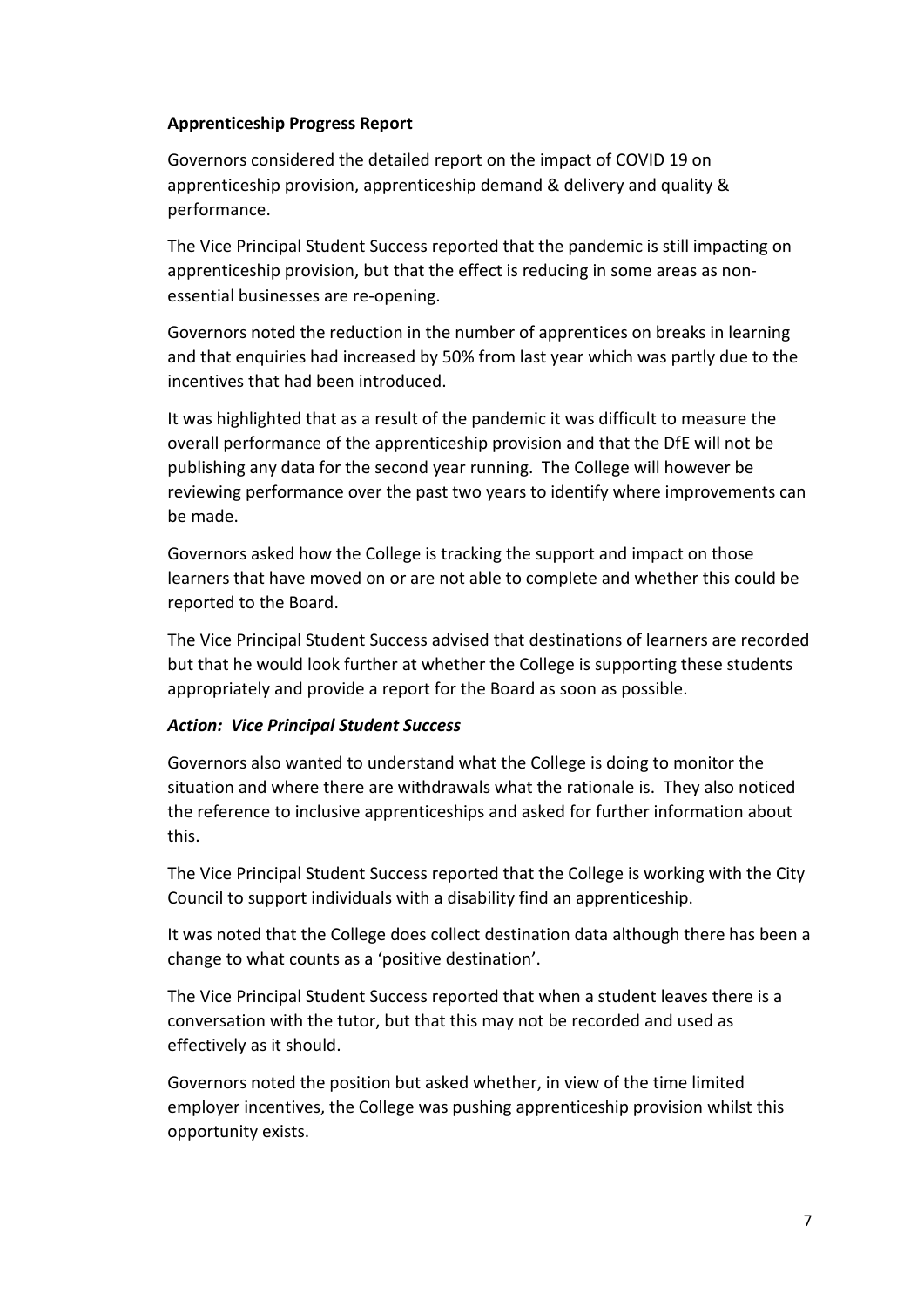The Vice Principal Student Success confirmed that the apprenticeship team maintain momentum during the summer period and take advantage of the opportunities that are available.

# **The Board of Governors noted the impact of COVID 19 on apprenticeships and the difficulties in measuring the progress.**

## **3. Business Success**

## Management Accounts and Finance Update

The Vice Principal Business Success presented the detailed report which related to the April 2021 Management Accounts. He advised that the May Management Accounts had now been circulated and that as a result he would reconcile the position.

Key points were highlighted including:

- Overall, there is an improving position with trends not changing significantly.
- Negative variance in income has increased staff pay as a percentage of income above FE Commissioner benchmarks. The position is being managed by reducing non pay costs.
- Overall profitability is likely to be in line with forecast.
- The cash position has improved and is forecast to be above the level to meet the proposed amended covenant with the bank.
- Key to meeting the revised covenants is revisiting the College's restructuring loan with DfE.
- The current asset ratio is affected by the fact that the College will not meet the existing loan covenants, however if this is changed the ratio will improve. The FEC benchmark of 1:4 which would require the College to generate additional reserves.
- Challenges relate to supporting students through disruption from the pandemic and catch-up funding and ensuring there is no clawback in relation to adult funding.

It was noted that no apprenticeship pipeline payments had been included and Governors asked what the value of this would typically be.

The Vice Principal Business Success reported that apprenticeship funding is received throughout the year and will have more of an impact next year than during the current year.

It was also reported that a big factor in terms of the overall outturn relates to the catch-up fund which will be delivered predominantly with additional staff resources. As a result, provision for additional costs has been included but that income has not yet been recognised in order that the position can be managed if income is not received.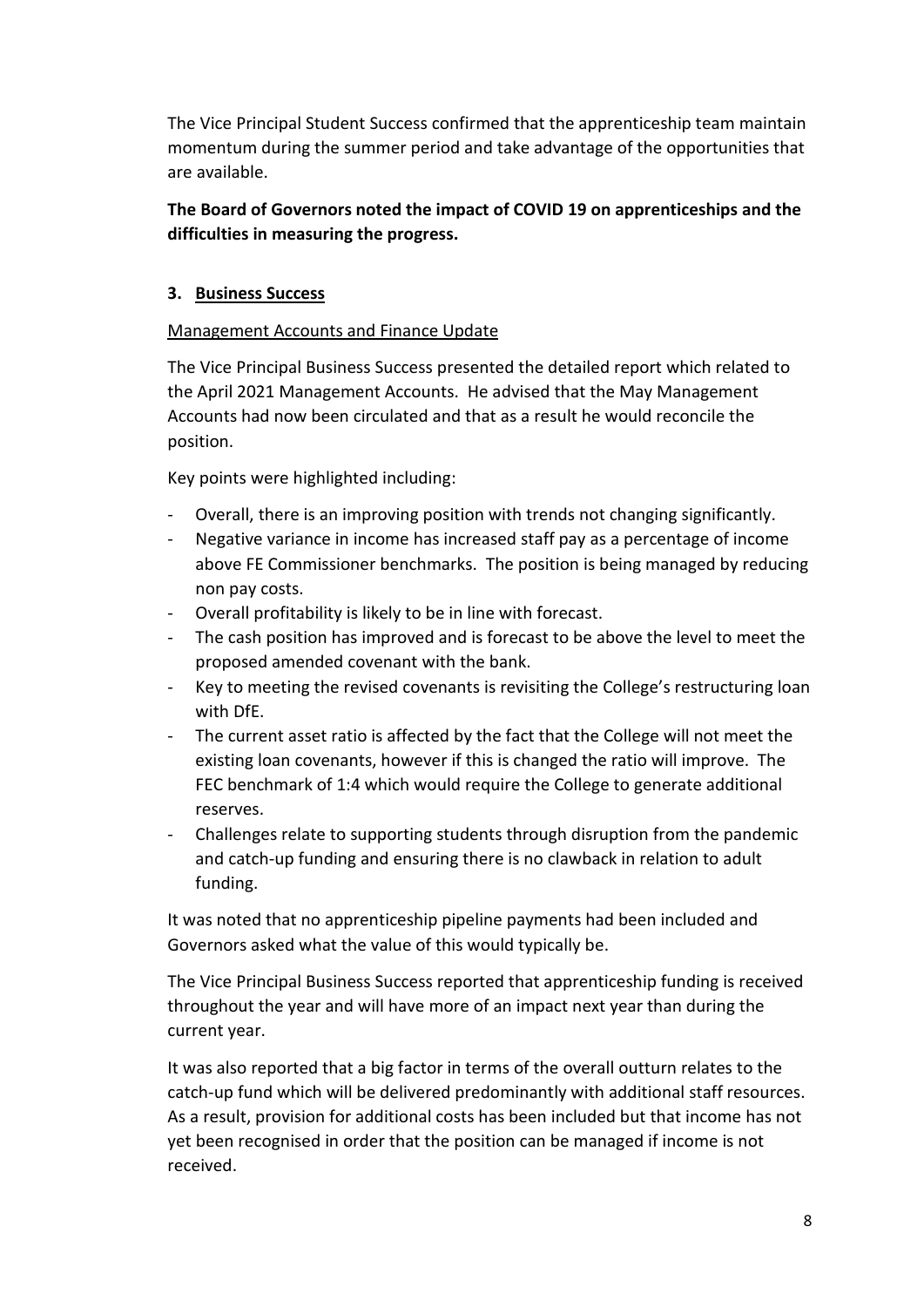Governors noted however that there has been a commitment to provide this funding for a further two years and if undersubscribed Colleges will be able to carry the funding forward to enable them to provide the necessary support.

#### Budget

The Vice Principal Business Success provided an update on the detailed report that was provided at the meeting in May 2021.

The Board of Governors noted that the curriculum planning process has now been completed as had the process of completing the non-pay budget as detailed in the report.

Whilst this indicated an overall increase in non-pay costs, the Vice Principal Business Success advised that this can be matched to increased income. It was noted that there may be some savings following the withdrawal from Metro One.

The Vice Principal Business Success also reported that there was some movement in relation to the curriculum plan and the potential for additional staffing as a result of the increase in applications.

It was noted that income streams are being finalised and that in relation to apprenticeship provision whilst there had been lower levels of recruitment in 2020/21, students who should have completed in year, will complete in 2021/22 which will help to balance the reduction in income.

## Procurement Authorisation

The Vice Principal Business Success reported that since the last meeting two items of procurement had been referred to the Chair for approval.

## *College Website – Dev Clever:*

**The Board of Governors endorsed the extension of the contract with Dev Clever for a period of 24 months.**

#### *Marketing Campaigns – Forward & Thinking*

**The Board of Governors endorsed the award of the contract to Forward & Thinking for a period of 12 months with the possibility to extend for a further 12 months subject to review.**

## *Procurement Proposal for Foodservice Supplies*

The Vice Principal Business Success reported that the recommendation to the Board of Governors was to appoint Allmanhall (a food and catering related product procurement organisation) on an initial two-year contract with the option of a oneyear extension.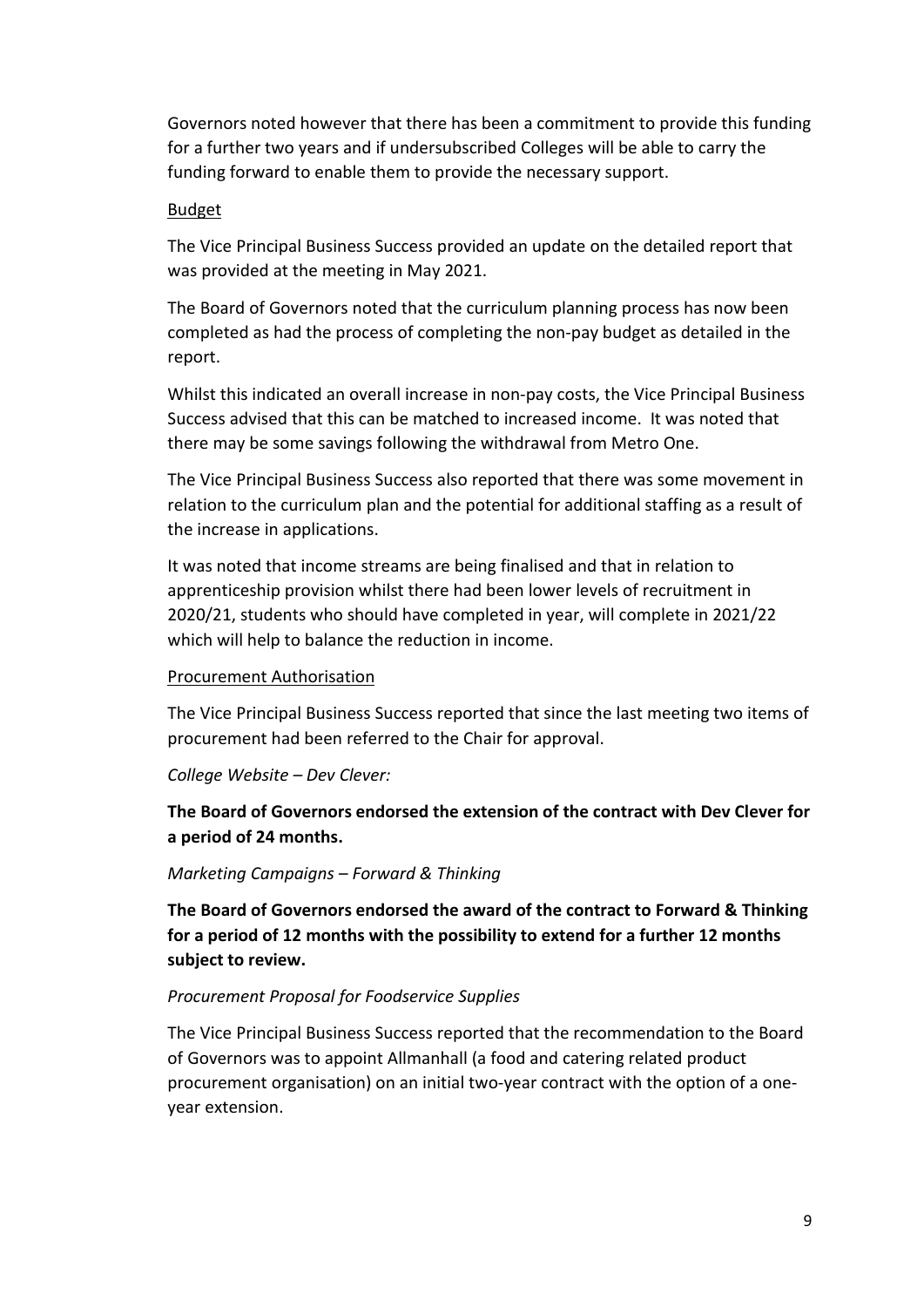Governors noted the process for the selection of the provider and that the break clause linked with the potential move to CLQ when the catering solution would be different.

Governors asked whether there were any TUPE issues involved with the move and the Vice Principal Business Success reported that the staff would move to the College's subsidiary company in accordance with the TUPE regulations.

It was noted that this would maintain some continuity of food provision and will align with the College's own training needs.

## **It was resolved that the contract be awarded to Allmanhall on an initial two-year term with the option of a one-year extension.**

#### Electric Vehicle Accommodation Business Case

The Vice Principal Business Success updated the Board of Governors on the proposal to rent additional space for the Electric Vehicle provision which is currently delivered at Wellington Road.

The College has received verbal confirmation that the West Midlands Combined Authority will fund this provision and it was noted that the build at CoWTechC is unlikely to be completed until September 2022 at the earliest. In addition, the current location will be needed from September 2021 to accommodate the significant growth in Construction numbers.

Whilst suitable premises had been identified at a rental of £57k per annum for a period of 5 years other parties are interested and as a result the College has been monitoring what other opportunities are available. It may mean that the College has to act quickly to secure appropriate accommodation and that this could be outside the City Centre.

Governors asked what was meant by outside of the City Centre and the Principal reported that any location would be geographically close to the College campus but may strictly be outside the City parameters.

Governors considered that this would be acceptable provided that the accommodation was accessible to students via public transport links.

**The Board of Governors agreed that they supported the proposal to find off campus accommodation for the Electric Vehicle provision within the parameters that had been identified with final approval being delegated to the Chair.** 

**If outside the City Centre, this was subject to information being provided to all Governors about the proposed location and accessibility.**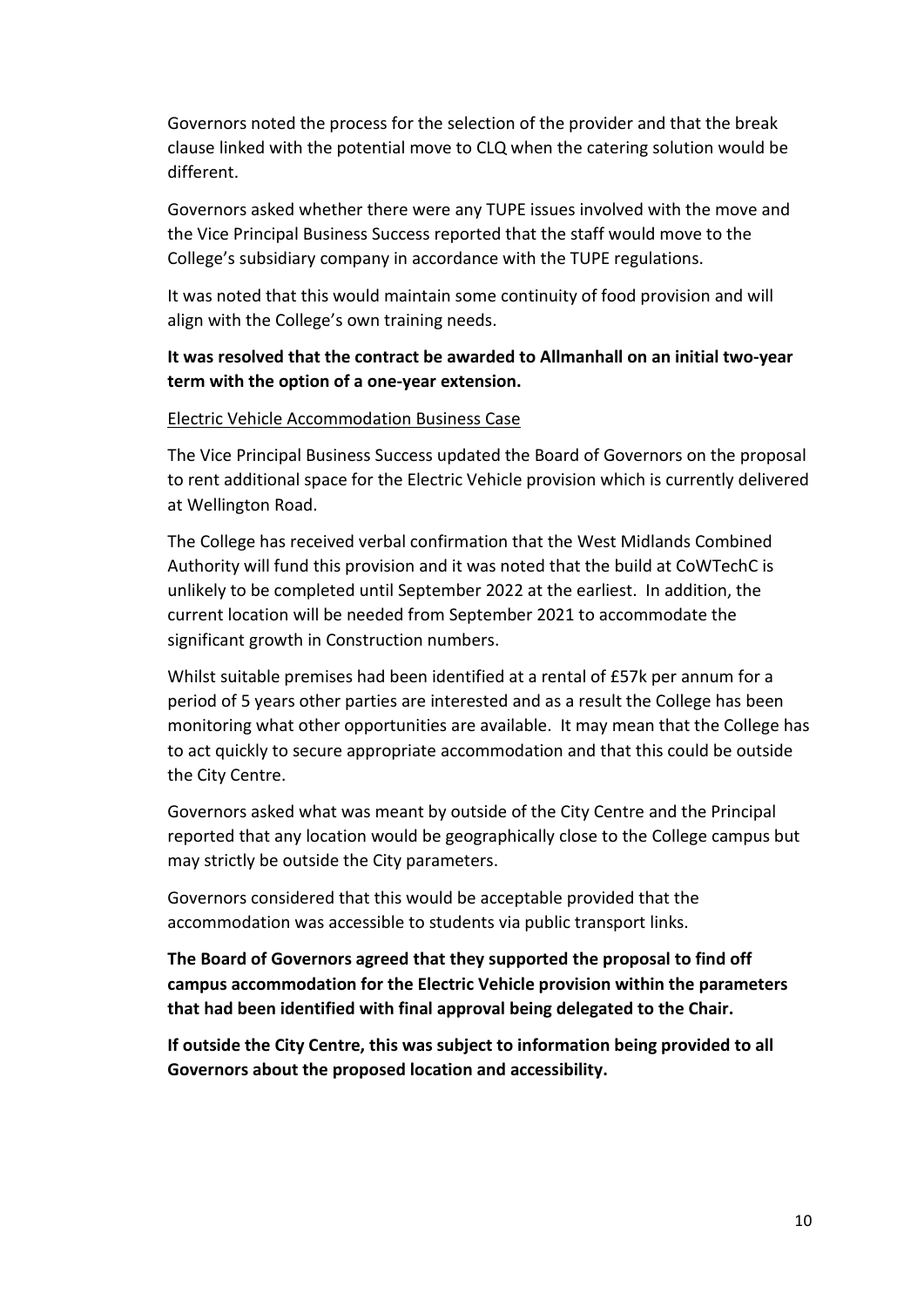#### **4. People Engagement**

The Principal provided an update on changes to the Senior Management Team and Curriculum Management Team which involved small changes to deal with individual circumstances.

The Board of Governors noted the changes that would be made from 1 August 2021 and that any additional changes will be reported to the Board as part of the wider succession planning process.

The Chair advised that in the new Academic year a report would be provided in relation to the position of the Principal and Chief Executive and the importance of retaining Senior Managers.

# **The Board of Governors noted the current proposals for changes to support management.**

#### Pay award

The Principal reported that whilst there is an ambition to reward staff for their ongoing efforts it was important to be clear about the College's financial position before the pay award is given further consideration.

Governors asked if there was anything else that the College could do to reward staff e.g. wellbeing days and the Principal advised that there is a staff celebration at the end of July and that staff are given a wellbeing day. In addition, last year staff were given more holidays.

He reported that the types of rewards are reviewed regularly and that there are a number of staff benefits in place.

Governors asked whether the College tests that the benefits are the ones that are valued by staff. They were advised that questions about the benefits are included in the staff survey and that when there was a review of the voucher scheme many staff did not want this to be removed.

However, as lockdown may have changed people's perceptions it was agreed that this could be reviewed.

## **The Board of Governors noted the update on the potential for a cost of living award for all staff.**

#### **55/21 CAREERS, EDUCATION, INFORMATION, ADVICE AND GUIDANCE POLICY (ITEM 9)**

The Vice Principal Student Engagement reported that the policy reflects the College's approach to careers education, information, advice and guidance and links to the Gatsby Benchmarks for Good Career Guidance.

It was noted that Ioana Axinte had been appointed as the link governor for careers and learner engagement and that a link meeting had taken place to review the policy.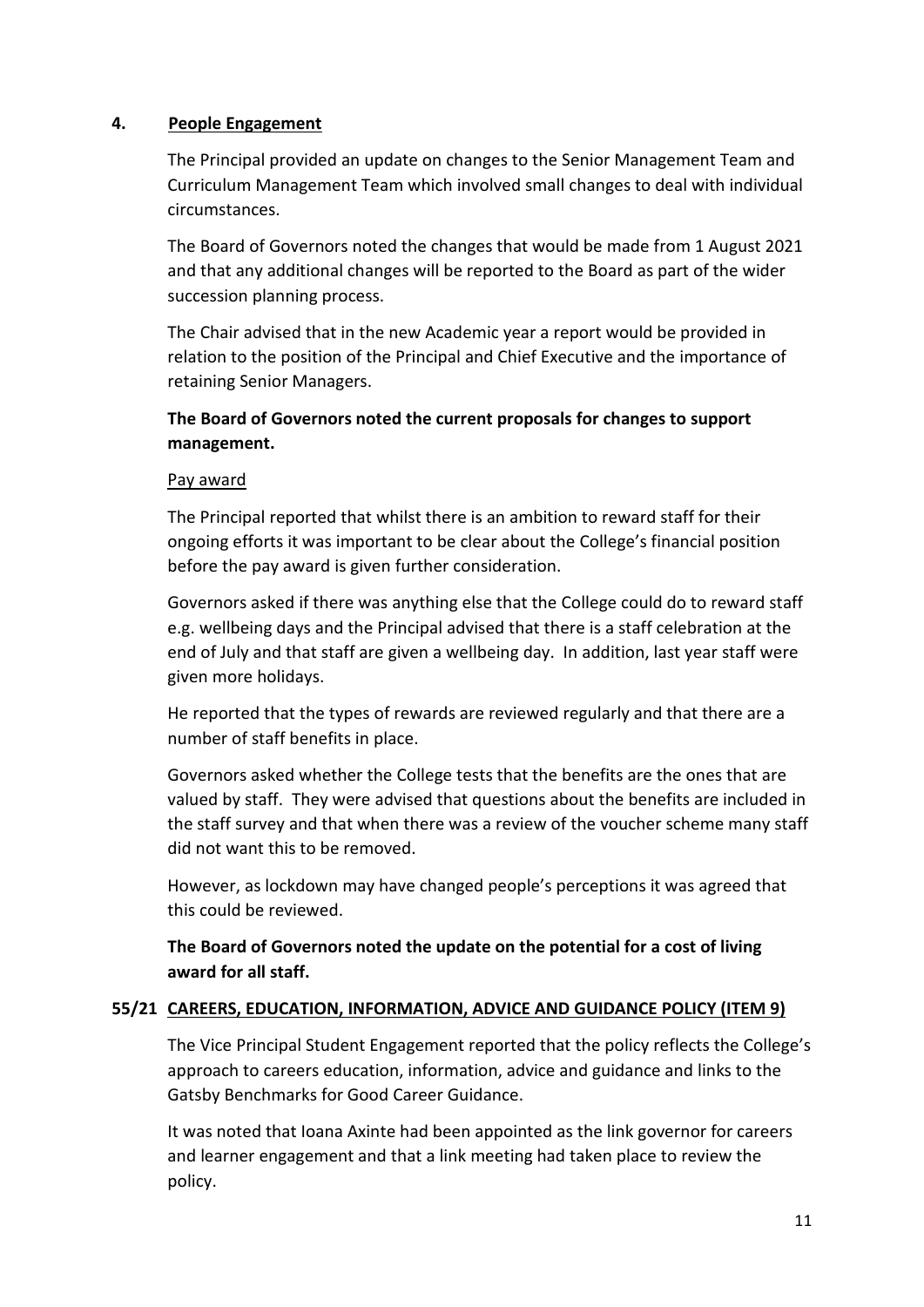**It was resolved that the Careers, Education, Information, Advice and Guidance Policy be approved.**

#### **56/21 REPORT FROM THE SEARCH AND GOVERNANCE COMMITTEE (ITEM 10 (A))**

The Chair presented the report from the meeting of the Search and Governance Committee which took place on 16 June 2021.

The minutes of the meeting were received.

The Board of Governors noted the report on the Skills and Expertise Audit, membership of Committees, Governor links, appointment of the Chair and Vice Chairs and the self evaluation and governance development plan.

The Head of Governance reported that a further update in relation to Governor links would be made to the meeting of the Board of Governors in July 2021.

**It was resolved that:**

- **- the updated skills and expertise audit be noted.**
- **- the updated equality and diversity data for the Board of Governors be noted.**
- **- the membership of the Committees and the Task and Finish Groups for 2021/22 be approved.**
- **- Governor links be approved with a further update being provided at the meeting in July 2021.** *(Action: Head of Governance)*
- **- the term of appointment of the Chair and Vice Chairs be amended to a period of 2 years and that the Standing Orders be amended.** *(Action: Head of Governance)*
- **- the Governance Development plan be noted.**

## **57/21 AUDIT COMMITTEE MINUTES (ITEM 10(B))**

**The Board of Governors received the minutes of the meeting of the Audit Committee held on 17 May 2021.**

## **58/21 ANY OTHER BUSINESS (ITEM 11)**

There were no items of any other business.

#### **59/21 CONFIDENTIALITY (ITEM 12)**

**It was resolved that the confidential minutes of the meeting held on 24 May 2021 and the minutes of the meeting of the Campus Transformation Oversight Group held on 14 June 2021 remain confidential.**